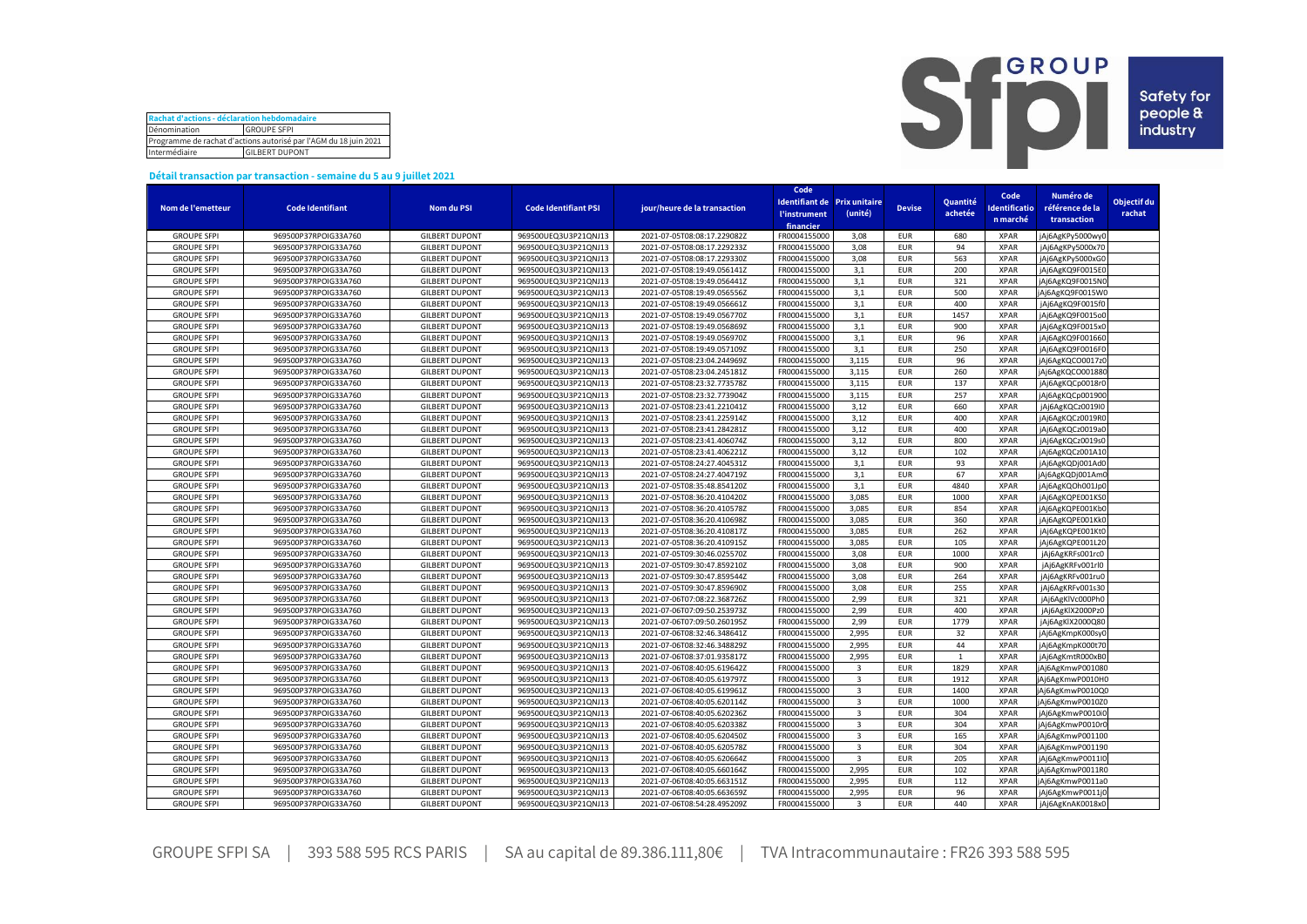|                                          |                                              |                                                |                                              |                                                            |                              |                         |                          |             |                            | GROUP                                | Safety for      |
|------------------------------------------|----------------------------------------------|------------------------------------------------|----------------------------------------------|------------------------------------------------------------|------------------------------|-------------------------|--------------------------|-------------|----------------------------|--------------------------------------|-----------------|
| <b>GROUPE SFPI</b>                       | 969500P37RPOIG33A760                         | <b>GILBERT DUPONT</b>                          | 969500UEQ3U3P21QNJ13                         | 2021-07-06T08:54:28.495372Z                                | FR0004155000                 | 3                       | <b>EUR</b>               |             | $\overline{ }$ XPA         | jAj6AgKnAK001                        | people &        |
| <b>GROUPE SFPI</b>                       | 969500P37RPOIG33A760                         | <b>GILBERT DUPONT</b>                          | 969500UEQ3U3P21QNJ13                         | 2021-07-06T08:54:28.495547Z                                | FR0004155000                 | 3                       | <b>EUR</b>               | M3          | <b>XPA</b>                 | iAj6AgKnAK0019I                      | <b>industry</b> |
| <b>GROUPE SFPI</b>                       | 969500P37RPOIG33A760                         | <b>GILBERT DUPONT</b>                          | 969500UEQ3U3P21QNJ13                         | 2021-07-06T08:54:28.495676Z                                | FR0004155000                 | 3                       | EUR.                     | 21          | <b>XPAF</b>                | KnAK00:                              |                 |
| <b>GROUPE SFPI</b>                       | 969500P37RPOIG33A760                         | <b>GILBERT DUPONT</b>                          | 969500UEQ3U3P21QNJ13                         | 2021-07-06T08:54:28.495800Z                                | FR0004155000                 | $\overline{3}$          | <b>EUR</b>               | 120         | <b>XPAR</b>                | jAj6AgKnAK0019X0                     |                 |
| <b>GROUPE SFPI</b>                       | 969500P37RPOIG33A760                         | <b>GILBERT DUPONT</b>                          | 969500UEQ3U3P21QNJ13                         | 2021-07-06T08:54:28.495917Z                                | FR0004155000                 | 3                       | <b>EUR</b>               | 140         | <b>XPAR</b>                | jAj6AgKnAK0019g0                     |                 |
| <b>GROUPE SFPI</b>                       | 969500P37RPOIG33A760                         | <b>GILBERT DUPONT</b>                          | 969500UEQ3U3P21QNJ13                         | 2021-07-06T08:54:28.496017Z                                | FR0004155000                 | $\overline{\mathbf{a}}$ | <b>EUR</b>               | 6702        | <b>XPAR</b>                | jAj6AgKnAK0019p                      |                 |
| <b>GROUPE SFPI</b>                       | 969500P37RPOIG33A760                         | <b>GILBERT DUPONT</b>                          | 969500UEQ3U3P21QNJ13                         | 2021-07-07T07:04:51.424453Z                                | FR0004155000                 | 2,985                   | <b>EUR</b>               | 500         | <b>XPAR</b>                | jAj6AgL7vm00069                      |                 |
| <b>GROUPE SFPI</b>                       | 969500P37RPOIG33A760                         | <b>GILBERT DUPONT</b>                          | 969500UEQ3U3P21QNJ13                         | 2021-07-07T07:04:51.424809Z                                | FR0004155000                 | 2,985                   | <b>EUR</b>               | 400         | <b>XPAR</b>                | jAj6AgL7vm0006I0                     |                 |
| <b>GROUPE SFPI</b>                       | 969500P37RPOIG33A760                         | <b>GILBERT DUPONT</b>                          | 969500UEQ3U3P21QNJ13                         | 2021-07-07T07:22:34.055831Z                                | FR0004155000                 | 2,985                   | <b>EUR</b>               | 500         | <b>XPAR</b>                | jAj6AgL8Cv0008Z0                     |                 |
| <b>GROUPE SFPI</b>                       | 969500P37RPOIG33A760                         | <b>GILBERT DUPONT</b>                          | 969500UEQ3U3P21QNJ13                         | 2021-07-07T07:36:19.676300Z                                | FR0004155000                 | $\overline{3}$          | <b>EUR</b>               | 655         | <b>XPAR</b>                | jAj6AgL8QF000C60                     |                 |
| <b>GROUPE SFPI</b>                       | 969500P37RPOIG33A760                         | <b>GILBERT DUPONT</b>                          | 969500UEQ3U3P21QNJ13                         | 2021-07-07T07:36:27.874657Z                                | FR0004155000                 | $\overline{3}$          | <b>EUR</b>               | 7000        | <b>XPAR</b>                | jAj6AgL8QN000CY                      |                 |
| <b>GROUPE SFPI</b>                       | 969500P37RPOIG33A760                         | <b>GILBERT DUPONT</b>                          | 969500UEQ3U3P21QNJ13                         | 2021-07-07T07:36:57.692102Z                                | FR0004155000                 | $\overline{3}$          | <b>EUR</b>               | 10000       | <b>XPAR</b>                | jAj6AgL8Qr000E20                     |                 |
| <b>GROUPE SFPI</b>                       | 969500P37RPOIG33A760                         | <b>GILBERT DUPONT</b>                          | 969500UEQ3U3P21QNJ13                         | 2021-07-08T07:10:49.983335Z                                | FR0004155000                 | 3,07                    | <b>EUR</b>               | 5000        | <b>XPAR</b>                | jAj6AgLUV7000EZC                     |                 |
| <b>GROUPE SFPI</b><br><b>GROUPE SFPI</b> | 969500P37RPOIG33A760<br>969500P37RPOIG33A760 | <b>GILBERT DUPONT</b><br><b>GILBERT DUPONT</b> | 969500UEQ3U3P21QNJ13<br>969500UEQ3U3P21QNJ13 | 2021-07-08T07:22:57.137236Z<br>2021-07-08T07:23:48.408029Z | FR0004155000<br>FR0004155000 | 3,06<br>3,06            | <b>EUR</b><br><b>EUR</b> | 800<br>1800 | <b>XPAR</b><br><b>XPAR</b> | jAj6AgLUgo000VeC<br>Aj6AgLUhg000WQ0  |                 |
| <b>GROUPE SFPI</b>                       | 969500P37RPOIG33A760                         | <b>GILBERT DUPONT</b>                          | 969500UEQ3U3P21QNJ13                         | 2021-07-08T07:23:48.408369Z                                | FR0004155000                 | 3,06                    | <b>EUR</b>               | 400         | <b>XPAR</b>                | jAj6AgLUhg000WZ                      |                 |
| <b>GROUPE SFPI</b>                       | 969500P37RPOIG33A760                         | <b>GILBERT DUPONT</b>                          | 969500UEQ3U3P21QNJ13                         | 2021-07-08T07:23:48.415805Z                                | FR0004155000                 | 3.06                    | <b>EUR</b>               | 400         | <b>XPAR</b>                | jAj6AgLUhg000Wi                      |                 |
| <b>GROUPE SFPI</b>                       | 969500P37RPOIG33A760                         | <b>GILBERT DUPONT</b>                          | 969500UEQ3U3P21QNJ13                         | 2021-07-08T07:23:48.419728Z                                | FR0004155000                 | 3,06                    | <b>EUR</b>               | 400         | <b>XPAR</b>                | jAj6AgLUhg000Wr                      |                 |
| <b>GROUPE SFPI</b>                       | 969500P37RPOIG33A760                         | <b>GILBERT DUPONT</b>                          | 969500UEQ3U3P21QNJ13                         | 2021-07-08T07:26:45.368445Z                                | FR0004155000                 | 3,06                    | <b>EUR</b>               | 697         | <b>XPAR</b>                | Aj6AgLUkU000Yu                       |                 |
| <b>GROUPE SFPI</b>                       | 969500P37RPOIG33A760                         | <b>GILBERT DUPONT</b>                          | 969500UEQ3U3P21QNJ13                         | 2021-07-08T07:39:22.235069Z                                | FR0004155000                 | 3,06                    | <b>EUR</b>               | 503         | <b>XPAR</b>                | jAj6AgLUwk000hg0                     |                 |
| <b>GROUPE SFPI</b>                       | 969500P37RPOIG33A760                         | <b>GILBERT DUPONT</b>                          | 969500UEQ3U3P21QNJ13                         | 2021-07-08T08:06:15.387614Z                                | FR0004155000                 | 3.04                    | <b>EUR</b>               | 11          | <b>XPAR</b>                | Aj6AgLVMk001Km0                      |                 |
| <b>GROUPE SFPI</b>                       | 969500P37RPOIG33A760                         | <b>GILBERT DUPONT</b>                          | 969500UEQ3U3P21QNJ13                         | 2021-07-08T08:06:33.731762Z                                | FR0004155000                 | 3,04                    | <b>EUR</b>               | 1000        | <b>XPAR</b>                | Aj6AgLVN2001MW0                      |                 |
| <b>GROUPE SFPI</b>                       | 969500P37RPOIG33A760                         | <b>GILBERT DUPONT</b>                          | 969500UEQ3U3P21QNJ13                         | 2021-07-08T08:07:25.484124Z                                | FR0004155000                 | 3.04                    | <b>EUR</b>               | 2000        | <b>XPAR</b>                | jAj6AgLVNr001OB0                     |                 |
| <b>GROUPE SFPI</b>                       | 969500P37RPOIG33A760                         | <b>GILBERT DUPONT</b>                          | 969500UEQ3U3P21QNJ13                         | 2021-07-08T08:09:03.915260Z                                | FR0004155000                 | 3,04                    | <b>EUR</b>               | 1989        | <b>XPAR</b>                | jAj6AgLVPS001PP0                     |                 |
| <b>GROUPE SFPI</b>                       | 969500P37RPOIG33A760                         | <b>GILBERT DUPONT</b>                          | 969500UEQ3U3P21QNJ13                         | 2021-07-08T09:11:54.008809Z                                | FR0004155000                 | 3.02                    | <b>EUR</b>               | 178         | <b>XPAR</b>                | jAj6AgLWOF002e00                     |                 |
| <b>GROUPE SFPI</b>                       | 969500P37RPOIG33A760                         | <b>GILBERT DUPONT</b>                          | 969500UEQ3U3P21QNJ13                         | 2021-07-08T09:12:40.760145Z                                | FR0004155000                 | 3,02                    | <b>EUR</b>               | 2100        | <b>XPAR</b>                | jAj6AgLWP2002fl0                     |                 |
| <b>GROUPE SFPI</b>                       | 969500P37RPOIG33A760                         | <b>GILBERT DUPONT</b>                          | 969500UEQ3U3P21QNJ13                         | 2021-07-08T09:12:40.760353Z                                | FR0004155000                 | 3,02                    | <b>EUR</b>               | 46          | <b>XPAR</b>                | jAj6AgLWP2002fu0                     |                 |
| <b>GROUPE SFPI</b>                       | 969500P37RPOIG33A760                         | <b>GILBERT DUPONT</b>                          | 969500UEQ3U3P21QNJ13                         | 2021-07-08T09:12:40.760485Z                                | FR0004155000                 | 3,02                    | <b>EUR</b>               | 400         | <b>XPAR</b>                | jAj6AgLWP2002g3                      |                 |
| <b>GROUPE SFPI</b>                       | 969500P37RPOIG33A760<br>969500P37RPOIG33A760 | <b>GILBERT DUPONT</b><br><b>GILBERT DUPONT</b> | 969500UEQ3U3P21QNJ13                         | 2021-07-08T09:12:40.760624Z<br>2021-07-08T09:12:40.776055Z | FR0004155000<br>FR0004155000 | 3,02<br>3,02            | <b>EUR</b><br><b>EUR</b> | 43<br>371   | <b>XPAR</b><br><b>XPAR</b> | jAj6AgLWP2002gC                      |                 |
| <b>GROUPE SFPI</b><br><b>GROUPE SFPI</b> | 969500P37RPOIG33A760                         | <b>GILBERT DUPONT</b>                          | 969500UEQ3U3P21QNJ13<br>969500UEQ3U3P21QNJ13 | 2021-07-08T09:12:40.776215Z                                | FR0004155000                 | 3,02                    | <b>EUR</b>               | 82          | <b>XPAR</b>                | jAj6AgLWP2002gL0<br>jAj6AgLWP2002gUC |                 |
| <b>GROUPE SFPI</b>                       | 969500P37RPOIG33A760                         | <b>GILBERT DUPONT</b>                          | 969500UEQ3U3P21QNJ13                         | 2021-07-08T09:12:40.918224Z                                | FR0004155000                 | 3,02                    | <b>EUR</b>               | 1780        | <b>XPAR</b>                | Aj6AgLWP2002gdC                      |                 |
| <b>GROUPE SFPI</b>                       | 969500P37RPOIG33A760                         | <b>GILBERT DUPONT</b>                          | 969500UEQ3U3P21QNJ13                         | 2021-07-08T09:22:15.909592Z                                | FR0004155000                 | 2,98                    | <b>EUR</b>               | 195         | <b>XPAR</b>                | jAj6AgLWYH00337                      |                 |
| <b>GROUPE SFPI</b>                       | 969500P37RPOIG33A760                         | <b>GILBERT DUPONT</b>                          | 969500UEQ3U3P21QNJ13                         | 2021-07-08T09:22:15.910531Z                                | FR0004155000                 | 2,98                    | <b>EUR</b>               | 195         | <b>XPAR</b>                | jAj6AgLWYH0033G0                     |                 |
| <b>GROUPE SFPI</b>                       | 969500P37RPOIG33A760                         | <b>GILBERT DUPONT</b>                          | 969500UEQ3U3P21QNJ13                         | 2021-07-08T09:23:44.396391Z                                | FR0004155000                 | 2,98                    | <b>EUR</b>               | 255         | <b>XPAR</b>                | jAj6AgLWZj0034dC                     |                 |
| <b>GROUPE SFPI</b>                       | 969500P37RPOIG33A760                         | <b>GILBERT DUPONT</b>                          | 969500UEQ3U3P21QNJ13                         | 2021-07-09T07:13:12.415436Z                                | FR0004155000                 | $\overline{3}$          | <b>EUR</b>               | 178         | <b>XPAR</b>                | jAj6AgLr0x000qB0                     |                 |
| <b>GROUPE SFPI</b>                       | 969500P37RPOIG33A760                         | <b>GILBERT DUPONT</b>                          | 969500UEQ3U3P21QNJ13                         | 2021-07-09T07:13:21.555039Z                                | FR0004155000                 | 3                       | <b>EUR</b>               | 267         | <b>XPAR</b>                | jAj6AgLr16000qT0                     |                 |
| <b>GROUPE SFPI</b>                       | 969500P37RPOIG33A760                         | <b>GILBERT DUPONT</b>                          | 969500UEQ3U3P21QNJ13                         | 2021-07-09T07:17:18.308123Z                                | FR0004155000                 | $\overline{3}$          | <b>EUR</b>               | 2055        | <b>XPAR</b>                | jAj6AgLr4v000sY0                     |                 |
| <b>GROUPE SFPI</b>                       | 969500P37RPOIG33A760                         | <b>GILBERT DUPONT</b>                          | 969500UEQ3U3P21QNJ13                         | 2021-07-09T07:22:01.500622Z                                | FR0004155000                 | 3                       | <b>EUR</b>               | 716         | <b>XPAR</b>                | jAj6AgLr9V000yr0                     |                 |
| <b>GROUPE SFPI</b>                       | 969500P37RPOIG33A760                         | <b>GILBERT DUPONT</b>                          | 969500UEQ3U3P21QNJ1                          | 2021-07-09T07:22:01.500800Z                                | FR0004155000                 | $\overline{3}$          | <b>EUR</b>               | 1762        | <b>XPAR</b>                | jAj6AgLr9V000z00                     |                 |
| <b>GROUPE SFPI</b>                       | 969500P37RPOIG33A760                         | <b>GILBERT DUPONT</b>                          | 969500UEQ3U3P21QNJ13                         | 2021-07-09T07:22:01.500944Z                                | FR0004155000                 | $\mathbf{3}$            | <b>EUR</b>               | $14\,$      | <b>XPAR</b>                | jAj6AgLr9V000z90                     |                 |
| <b>GROUPE SFPI</b>                       | 969500P37RPOIG33A760                         | <b>GILBERT DUPONT</b><br><b>GILBERT DUPONT</b> | 969500UEQ3U3P21QNJ13<br>969500UEQ3U3P21QNJ13 | 2021-07-09T07:22:01.515933Z                                | FR0004155000<br>FR0004155000 | $\overline{3}$          | <b>EUR</b><br><b>EUR</b> | 8           | <b>XPAR</b><br><b>XPAR</b> | jAj6AgLr9V000zI0                     |                 |
| <b>GROUPE SFPI</b><br><b>GROUPE SFPI</b> | 969500P37RPOIG33A760<br>969500P37RPOIG33A760 | <b>GILBERT DUPONT</b>                          | 969500UEQ3U3P21QNJ13                         | 2021-07-09T07:22:59.489410Z<br>2021-07-09T07:22:59.489760Z | FR0004155000                 | 3<br>$\mathbf{R}$       | <b>EUR</b>               | 890<br>1750 | <b>XPAR</b>                | jAj6AgLrAR001370<br>jAj6AgLrAR0013G0 |                 |
| <b>GROUPE SFPI</b>                       | 969500P37RPOIG33A760                         | <b>GILBERT DUPONT</b>                          | 969500UEQ3U3P21QNJ13                         | 2021-07-09T07:22:59.489944Z                                | FR0004155000                 | 3                       | <b>EUR</b>               | 881         | <b>XPAR</b>                | jAj6AgLrAR0013P0                     |                 |
| <b>GROUPE SFPI</b>                       | 969500P37RPOIG33A760                         | <b>GILBERT DUPONT</b>                          | 969500UEQ3U3P21QNJ13                         | 2021-07-09T07:22:59.490082Z                                | FR0004155000                 | 3                       | <b>EUR</b>               | 168         | <b>XPAR</b>                | jAj6AgLrAR0013Y0                     |                 |
| <b>GROUPE SFPI</b>                       | 969500P37RPOIG33A760                         | <b>GILBERT DUPONT</b>                          | 969500UEQ3U3P21QNJ13                         | 2021-07-09T07:22:59.503123Z                                | FR0004155000                 | 3                       | <b>EUR</b>               | 1311        | <b>XPAR</b>                | jAj6AgLrAR0013h0                     |                 |
| <b>GROUPE SFPI</b>                       | 969500P37RPOIG33A760                         | <b>GILBERT DUPONT</b>                          | 969500UEQ3U3P21QNJ13                         | 2021-07-09T08:56:01.311769Z                                | FR0004155000                 | 3,02                    | <b>EUR</b>               | 823         | <b>XPAR</b>                | jAj6AgLscT002J10                     |                 |
| <b>GROUPE SFPI</b>                       | 969500P37RPOIG33A760                         | <b>GILBERT DUPONT</b>                          | 969500UEQ3U3P21QNJ13                         | 2021-07-09T08:56:01.312019Z                                | FR0004155000                 | 3,02                    | <b>EUR</b>               | 391         | <b>XPAR</b>                | jAj6AgLscT002JA0                     |                 |
| <b>GROUPE SFPI</b>                       | 969500P37RPOIG33A760                         | <b>GILBERT DUPONT</b>                          | 969500UEQ3U3P21QNJ13                         | 2021-07-09T08:56:01.312169Z                                | FR0004155000                 | 3,02                    | <b>EUR</b>               | 1030        | <b>XPAR</b>                | jAj6AgLscT002JJ0                     |                 |
| <b>GROUPE SFPI</b>                       | 969500P37RPOIG33A760                         | <b>GILBERT DUPONT</b>                          | 969500UEQ3U3P21QNJ13                         | 2021-07-09T08:56:01.312349Z                                | FR0004155000                 | 3,02                    | <b>EUR</b>               | 67          | <b>XPAR</b>                | jAj6AgLscT002JS0                     |                 |
| <b>GROUPE SFPI</b>                       | 969500P37RPOIG33A760                         | <b>GILBERT DUPONT</b>                          | 969500UEQ3U3P21QNJ13                         | 2021-07-09T08:56:01.312487Z                                | FR0004155000                 | 3,02                    | <b>EUR</b>               | 236         | <b>XPAR</b>                | jAj6AgLscT002Jb0                     |                 |
| <b>GROUPE SFPI</b>                       | 969500P37RPOIG33A760                         | <b>GILBERT DUPONT</b>                          | 969500UEQ3U3P21QNJ13                         | 2021-07-09T08:56:01.312611Z                                | FR0004155000                 | 3,02                    | <b>EUR</b>               | 870         | <b>XPAR</b>                | jAj6AgLscT002Jk0                     |                 |
| <b>GROUPE SFPI</b>                       | 969500P37RPOIG33A760                         | <b>GILBERT DUPONT</b>                          | 969500UEQ3U3P21QNJ13                         | 2021-07-09T08:56:01.312715Z                                | FR0004155000                 | 3,02                    | <b>EUR</b>               | 1583        | <b>XPAR</b>                | jAj6AgLscT002Jt0                     |                 |
| <b>GROUPE SFPI</b>                       | 969500P37RPOIG33A760                         | <b>GILBERT DUPONT</b>                          | 969500UEQ3U3P21QNJ13                         | 2021-07-09T08:56:10.673016Z                                | FR0004155000                 | 3,02                    | <b>EUR</b>               | 122         | <b>XPAR</b>                | jAj6AgLscc002Kd0                     |                 |
| <b>GROUPE SFPI</b><br><b>GROUPE SFPI</b> | 969500P37RPOIG33A760<br>969500P37RPOIG33A760 | <b>GILBERT DUPONT</b><br><b>GILBERT DUPONT</b> | 969500UEQ3U3P21QNJ13<br>969500UEQ3U3P21QNJ1  | 2021-07-09T08:56:10.673187Z<br>2021-07-09T10:45:51.261344Z | FR0004155000<br>FR0004155000 | 3,02<br>2,99            | <b>EUR</b><br><b>EUR</b> | 680<br>1495 | <b>XPAR</b><br><b>XPAR</b> | jAj6AgLscc002Km0                     |                 |
| <b>GROUPE SFPI</b>                       | 969500P37RPOIG33A760                         | <b>GILBERT DUPONT</b>                          | 969500UEQ3U3P21QNJ13                         | 2021-07-09T10:45:51.299824Z                                | FR0004155000                 | 2,99                    | <b>EUR</b>               | 398         | <b>XPAR</b>                | Aj6AgLuKk002yG0<br>Aj6AgLuKk002yP0   |                 |
| <b>GROUPE SFPI</b>                       | 969500P37RPOIG33A760                         | <b>GILBERT DUPONT</b>                          | 969500UEQ3U3P21QNJ13                         | 2021-07-09T10:45:51.312666Z                                | FR0004155000                 | 2,99                    | <b>EUR</b>               | 607         | <b>XPAR</b>                | jAj6AgLuKk002yY0                     |                 |
| <b>GROUPE SFPI</b>                       | 969500P37RPOIG33A760                         | <b>GILBERT DUPONT</b>                          | 969500UEQ3U3P21QNJ13                         | 2021-07-09T10:59:55.097573Z                                | FR0004155000                 | 2,995                   | <b>EUR</b>               | 1000        | <b>XPAR</b>                | jAj6AgLuYN00368C                     |                 |
| <b>GROUPE SFPI</b>                       | 969500P37RPOIG33A760                         | <b>GILBERT DUPONT</b>                          | 969500UEQ3U3P21QNJ13                         | 2021-07-09T10:59:55.097739Z                                | FR0004155000                 | 2.995                   | <b>EUR</b>               | 313         | <b>XPAR</b>                | jAj6AgLuYN0036H0                     |                 |
|                                          |                                              |                                                |                                              |                                                            |                              |                         |                          |             |                            |                                      |                 |